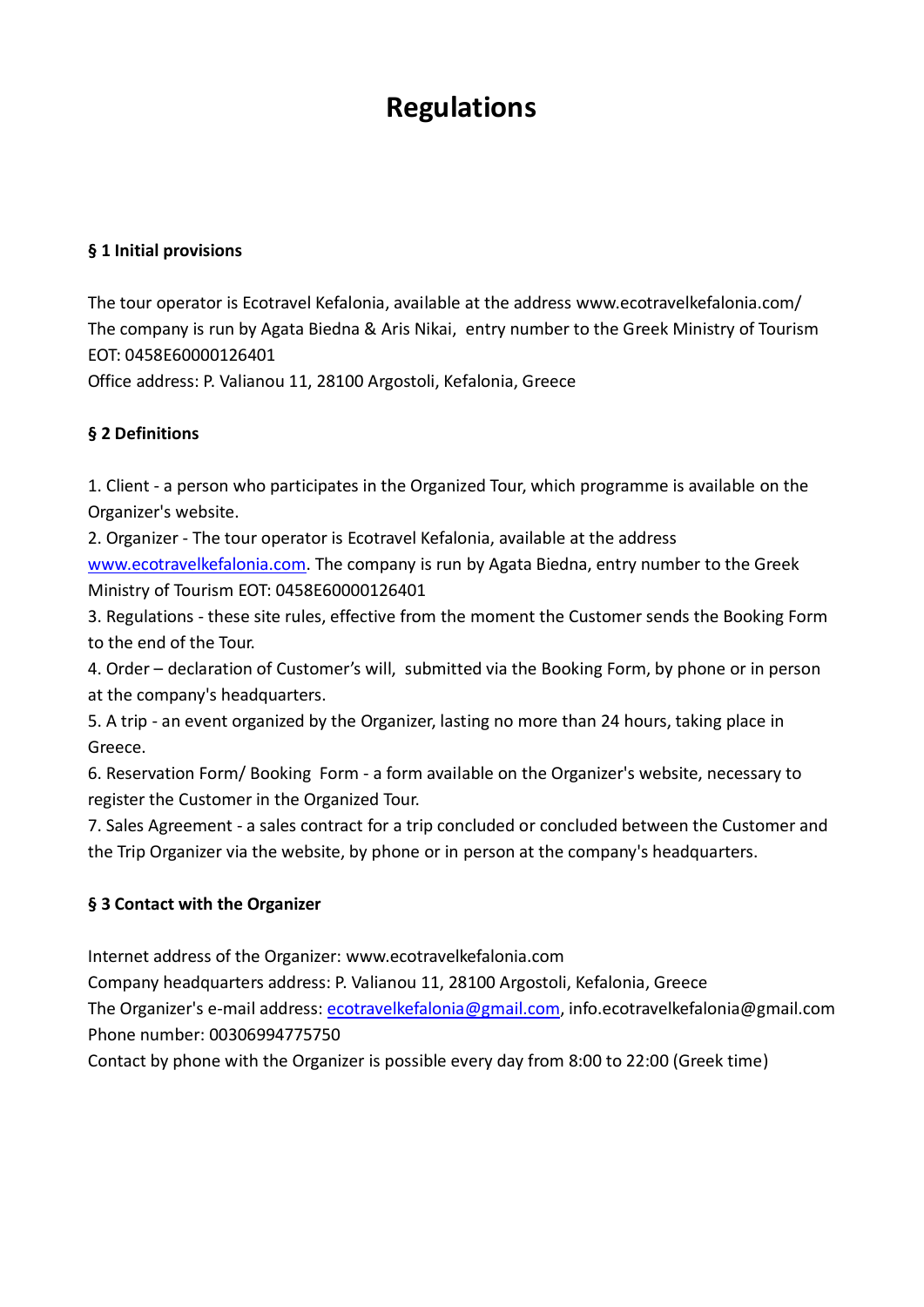#### **§ 4 General information**

1. According to the Offer available on the website, the Organizer has only private tours in its offer on Kefalonia – tours for 2-7 participants and Ithaca – tours for 4-7 participants. Private tours don't have strictly designated routes – during contact with the Customer we try to build special, individual adventure program. The organizer ensures the receipt of participants from a specific collection point - Argostoli (or hotels, if such an appendix has been established in the Agreement)

2. Meeting point - all tours start in the city of Argostoli in a specific location - office address - P. Valianou 11. For people accommodated up to 10 km from the city of Argostoli - transport to the meeting point is free. Collection from places located more than 10 km from the city of Argostoli for an additional fee established in the Agreement.

3. Canceling a trip - each trip can be canceled due to too few participants. The customer is notified by phone, no later than 12 hours before the start of the trip. In this situation, neither the Organizer nor the Customer shall bear any costs.

4. Changes in the program - changes in the program may occur as a result of any weather changes that make the trip impossible (eg too strong wind that prevents access to the beach, storm, earthquakes, rainfall). Each tour program may be modified upon request and with the consent of all participants.

5. Booking a trip - Reservation a trip is done by filling in the Booking Form on the website by the customer, by phone or in person at the company's headquarters.

6. Methods of payment - payment for trips booked through the Booking Form on the website or by phone and organized by the Organizer directly takes place via Internet transfer or the PayPal quick payment system in Euro currency. Payment for trips booked in person at the company's headquarters - in cash or with a card in Euro currency.

7. Payment date for the booked trip - payment for the booked trip must be made up to two weeks before the date of the trip, otherwise the reservation will be canceled.

8. Discounts - for trips organized by the Organizer directly: Discounts for Private tours:

#### - children less than 2 y.o – free

9. Additional fees - these are fees not included in the price of the trip, eg entrance fees to the caves, meals and drinks in restaurants and cafes, additional transfer fee from the place of accommodation to the meeting point.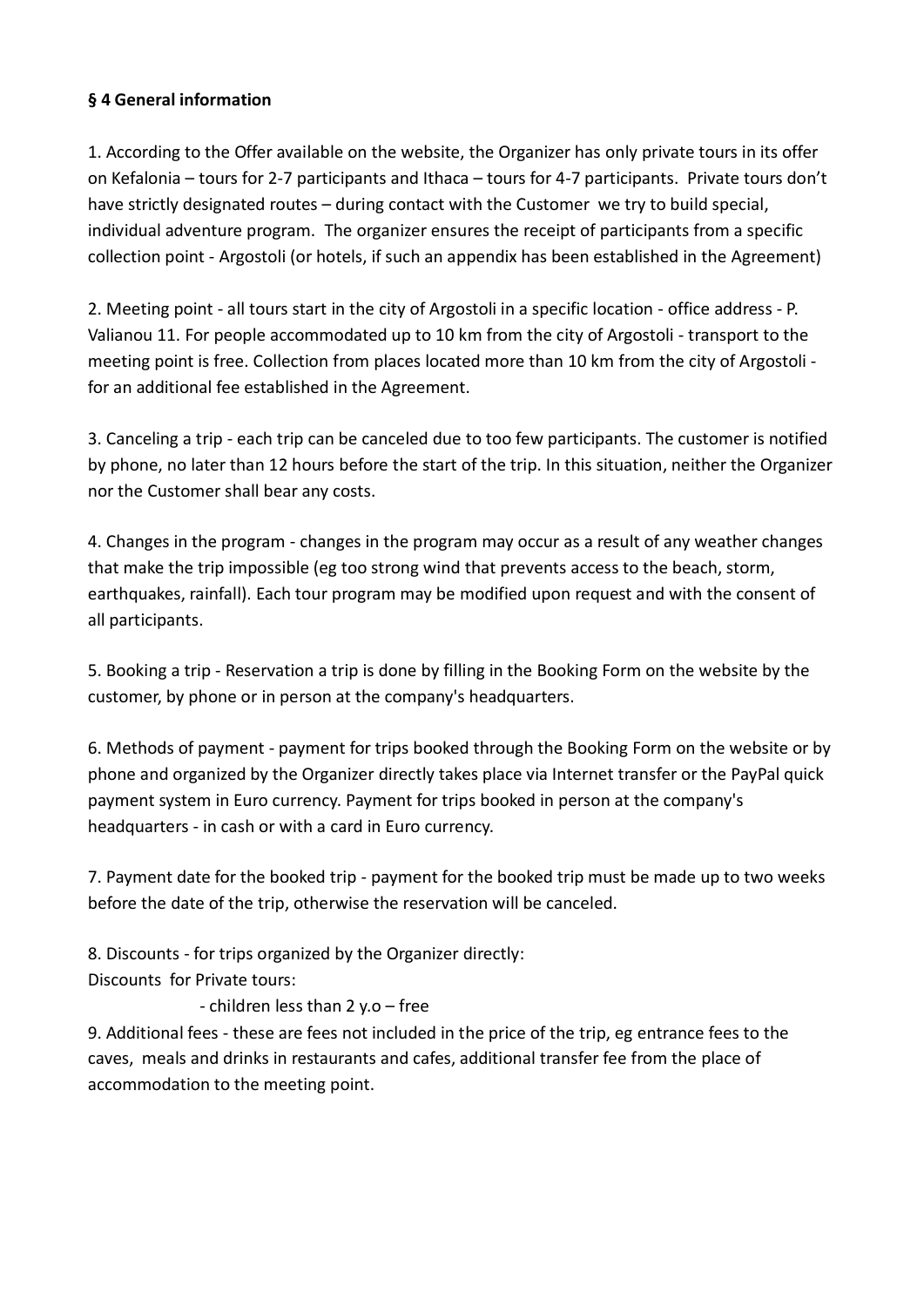#### **§ 5 Resignation and complaint**

1. Customer's cancellation of trips before making a payment - the Customer may at any time sign out of the trip. None of the parties incurs financial costs.

2. Customer's cancellation of trips after making a payment of all amount or the advice payment (20% of the trip amount) - the customer may sign out of the trip without giving a reason. If it notifies the Organizer about 48 hours (according to Greek time), the entire paid amount will be refunded . If he notifies the Organizer up to 24 hours (according to Greek time) before the start - 50% of the paid amount will be returned. If the Organizer notifies in less than 24 hours (according to Greek time) from the beginning of the trip - the amount paid will not be refunded. The above options apply to both dependent and client-independent situations (in a situation where the client can negotiate independently).

3. Complaint - the Customer is entitled to submit a written complaint which will be considered within 10 working days. The client may apply for a **partial** refund of the trip costs.

4. Filing a complaint - the customer may file complaints via e-mail, or writing directly at the office, within 24 hours of the trip ending time.

5. Changing the trip - the customer is entitled to change the purchased trip to another. When changing a cheaper trip to a more expensive one, the Customer is obliged to cover the difference in costs. When changing a more expensive trip to a cheaper one, the Organizer returns the difference in costs to the Customer. The trip can be changed up to 48 hours before it begins.

### **§ 6 Privacy policy**

1. Downloading data - the company collects customer data for booking purposes: name and surname, e-mail address, phone number, date of arrival and departure, place of accommodation. These data are necessary to make a reservation and later contact with the client. Customer's personal data is not shared with third parties, only employees of the company have access to them.

2. Placing the image on the website - placing photos or videos (only on the company's website or on the social media profiles of the company) with the image of the customer is possible only with his consent. Photos with the image of the customer are not shared with third parties.

3. The Organizer's website uses so-called files ,,cookies" that serve only for statistical purposes of the company.